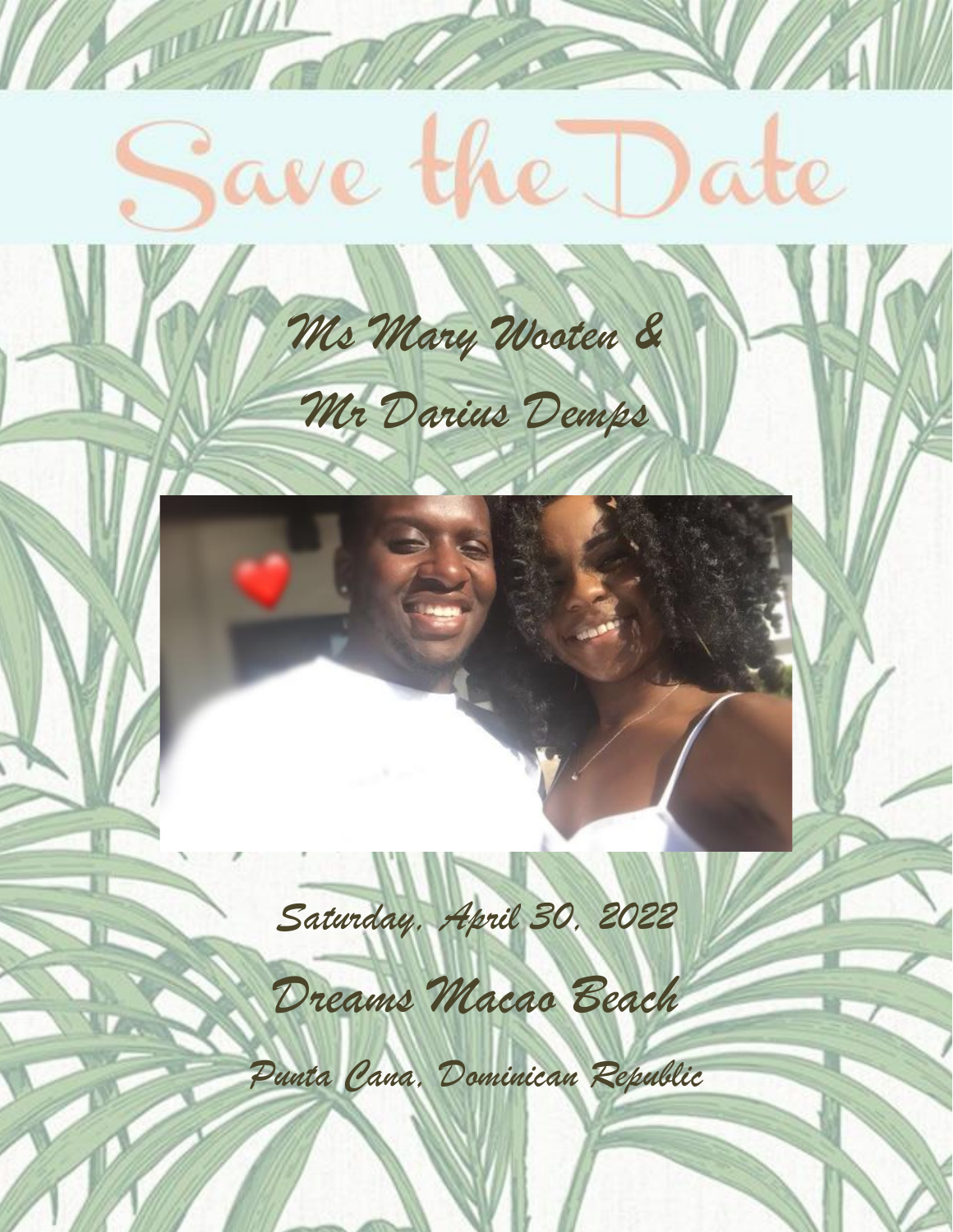

1.317.577.7775 ext 21 1.877.943.8282 ext 21

"TRAVFI THE WORLD WITH US"

# **TO RESERVE YOUR ROOM CLICK HERE:** <https://www.beachbumvacations.com/reservation/>

\_\_\_\_\_\_\_\_\_\_\_\_\_\_\_\_\_\_\_\_\_\_\_\_\_\_\_\_\_\_\_\_\_\_\_\_\_\_\_\_\_\_\_\_\_\_\_\_\_\_\_\_\_\_\_\_\_\_\_\_\_\_\_\_\_\_\_\_\_\_\_\_\_\_\_\_\_\_\_\_\_\_\_\_\_\_\_\_\_\_\_\_\_\_\_\_\_\_\_\_\_\_\_\_\_\_\_\_\_\_\_\_\_\_\_\_\_\_\_\_\_\_\_\_\_\_

Our wedding travel concierge is Sue Hassan



Phone: 1-877-943-8282 Ext 21 Email: Sue@beachbumvacation.com

**For a faster response time, please email Sue. Bookings must be made via our online form at [www.beachbumvacations.com/reservation](http://www.beachbumvacations.com/reservation) to** 

**ensure accuracy. Please do not fill out the reservation form until you are ready to apply your deposit.**

## **Reservations cannot be made via phone.**

**Rates below are all inclusive and are reserved only for guests of Mary & Darius's Wedding!**

Mary & Darius have blocked off rooms for their wedding guests. They would like to encourage all their guests to book with Beach Bum Vacations. You must book your room directly with **Beach Bum Sue** to ensure that you will receive wedding guest rates, be included on the guest list, all your travel arrangements are taken care of and you'll be included in all events for the wedding.

**Space is limited so make sure to reserve your room early!**

\*ALL-INCLUSIVE\*

\* Rates are based on travel between April 28-May 3, 2022 for a minimum of 3 nights and are PER PERSON (pp) \*

**Dreams Macao Beach**

# **Prices are PER PERSON and do not include airfare**

| <b>Occupancy</b>  |     |     |     |     |     | Single Double Triple Quad Child 0-1 Child 2-12 Child 13-17 |
|-------------------|-----|-----|-----|-----|-----|------------------------------------------------------------|
| 3-Night Price     | 829 | 537 | 537 | N/A | 252 | 526                                                        |
| Add'l Night Price | 258 | 161 | 161 | N/A | 65  | 158                                                        |

#### **JUNIOR SUITE POOL VIEW**

Please note, child rates are only applicable when sharing a room with 2 paying adults.

### **JUNIOR SUITE PARTIAL OCEAN VIEW**

| <b>Occupancy</b>  |     |     |     |     |     | Single Double Triple Quad Child 0-1 Child 2-12 Child 13-17 |
|-------------------|-----|-----|-----|-----|-----|------------------------------------------------------------|
| 3-Night Price     | 864 | 562 | 562 | N/A | 252 | 542                                                        |
| Add'l Night Price | 270 | 170 | 170 | N/A | 65  | 162                                                        |

Please note, child rates are only applicable when sharing a room with 2 paying adults.

www.BEACHBUMVACATTE M.com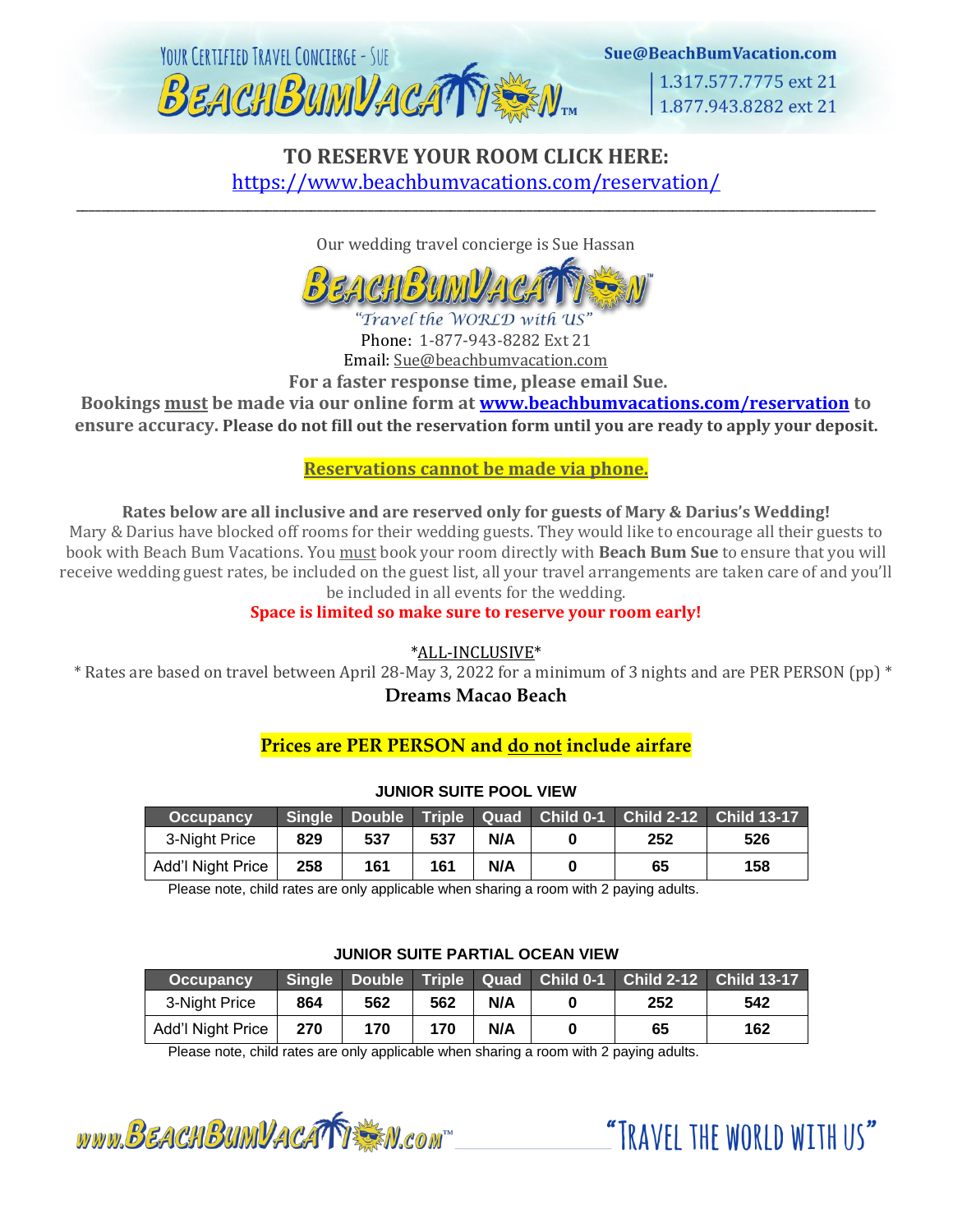

#### **PREFERRED CLUB JUNIOR SUITE OCEAN VIEW**

| <b>Occupancy</b>  |      |     |     |     |     | Single Double Triple Quad Child 0-1 Child 2-12 Child 13-17 |
|-------------------|------|-----|-----|-----|-----|------------------------------------------------------------|
| 3-Night Price     | 1011 | 651 | 651 | N/A | 252 | 640                                                        |
| Add'l Night Price | 319  | 200 | 200 | N/A | 65  | 192                                                        |

Please note, child rates are only applicable when sharing a room with 2 paying adults.

~Single Occupancy: 1 adult per room

~Double Occupancy: 2 adults per room (EXAMPLE: Double Occupancy cost x 2 for room total)  $\sim$ Triple Occupancy: 3 adults per room (EXAMPLE: Triple Occupancy cost x3 for room total)

#### \*\*\*If you would like a different room category, please inquire with Sue as soon as possible as they are based on availability at the time of booking\*\*\*

#### **WHAT'S INCLUDED?**

Transportation to/from the resort, accommodations as selected, taxes, all meals, unlimited alcoholic and nonalcoholic beverages, in-room mini-bar with beer, water, soft drinks (re-stocked once a day), daily and nightly activity program, non-motorized water sports, live music and shows, fitness center, taxes and gratuities all included.

\*Please fill in the Reservation Form at [www.beachbumvacations.com/reservation](http://www.beachbumvacations.com/reservation) with information as it appears on your passport to secure your room and celebrate with Mary & Darius! Please do not fill out the reservation form until you are ready to apply your deposit.

#### **Reservations and deposits are due by January 14, 2022. Must be paid in full by February 8, 2022.**

#### **You can make your reservation any time prior to January 14 and make as many payments as you would like until final payment is due.**

\*NOTE: Rates above do NOT include airfare. Inquire with Sue@beachbumvacation.com for up-to-date airfare rates into Punta Cana for your dates of travel.



www.BEACHBUMVACATTEN.com

"TRAVFI THE WORLD WITH US"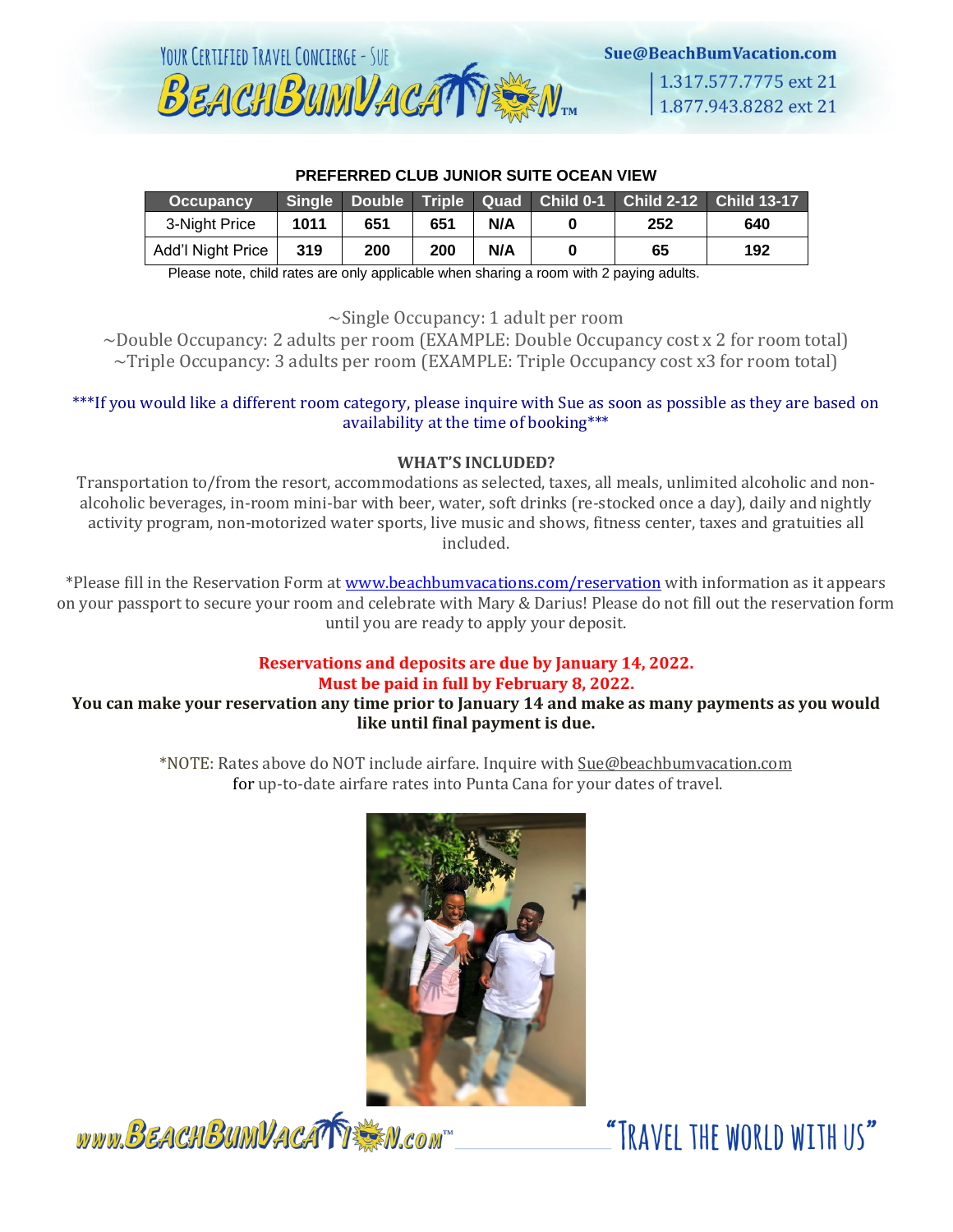

1.317.577.7775 ext 21 1.877.943.8282 ext 21

"TRAVEL THE WORLD WITH US"

# **\*\*\* Process of Booking** \*\*\*

❖ Determine your travel dates & who you'll be sharing a room with then click on the secure Reservation Link and fill in your information:

\*RESERVATION link:<https://www.beachbumvacations.com/reservation/>

## **Please do not fill out the reservation form until you are ready to apply your deposit.**

- ❖ If you have frequent flyer miles or airline credit vouchers Sue is NOT able to book your flight. You must do so on your own.
- ❖ Determine if you want travel protection. It's highly recommended! Insurance rates below are based on your total vacation package value per person.

## TRAVEL INSURANCE:

Travel protection is available at an additional cost. The cost of insurance depends on the total package price. Once you've decided on travel dates and a room category, Sue can send you a quote for insurance. The cost of insurance is due at the time of deposit.

# **DEPOSIT OPTIONS:**

1) **Room Only**: It's just \$150 per person to book just the room. 2) **Room with insurance**: It's just \$150 per person + the cost of insurance 3) **Room and flights without insurance**: It's \$150 per person + total airfare cost. 4) **Room and flights with insurance**: It's just \$150 per person + total airfare cost + the cost of insurance ❖ **After the down payment is made the final balance is due February 8, 2022. NO EXCEPTIONS**

❖ Once you place your reservation and your payment has been applied you will receive a confirmation invoice/itinerary for your trip!

## **\*\*\* Important Travel & Booking Information \*\*\***

What travel documents will I need? You will need a valid passport in order to travel to Punta Cana, no exceptions.

## **CANCELLATION POLICY:**

| <b>WHEN CANCELLED</b>   | <b>PENALTY</b>                    |
|-------------------------|-----------------------------------|
| Present – Jan 17, 2022: | Initial deposit is non-refundable |
| Jan 18-Feb 8, 2022:     | Penalty of 30% of room cost       |
| Feb 9-March10, 2022:    | Penalty of 50% of room cost       |
| March 11-Travel:        | Full penalty                      |

*The aforementioned is person or room canceling (so if 1 person within the room cancels these same rules apply for that person). Regarding Airline tickets – if Beach Bum Vacation booked your tickets - they are 100% not refundable and subject to individual airline penalties/fees. Insurance covers these penalties for individuals making reservations within the group – if they have purchased insurance.*